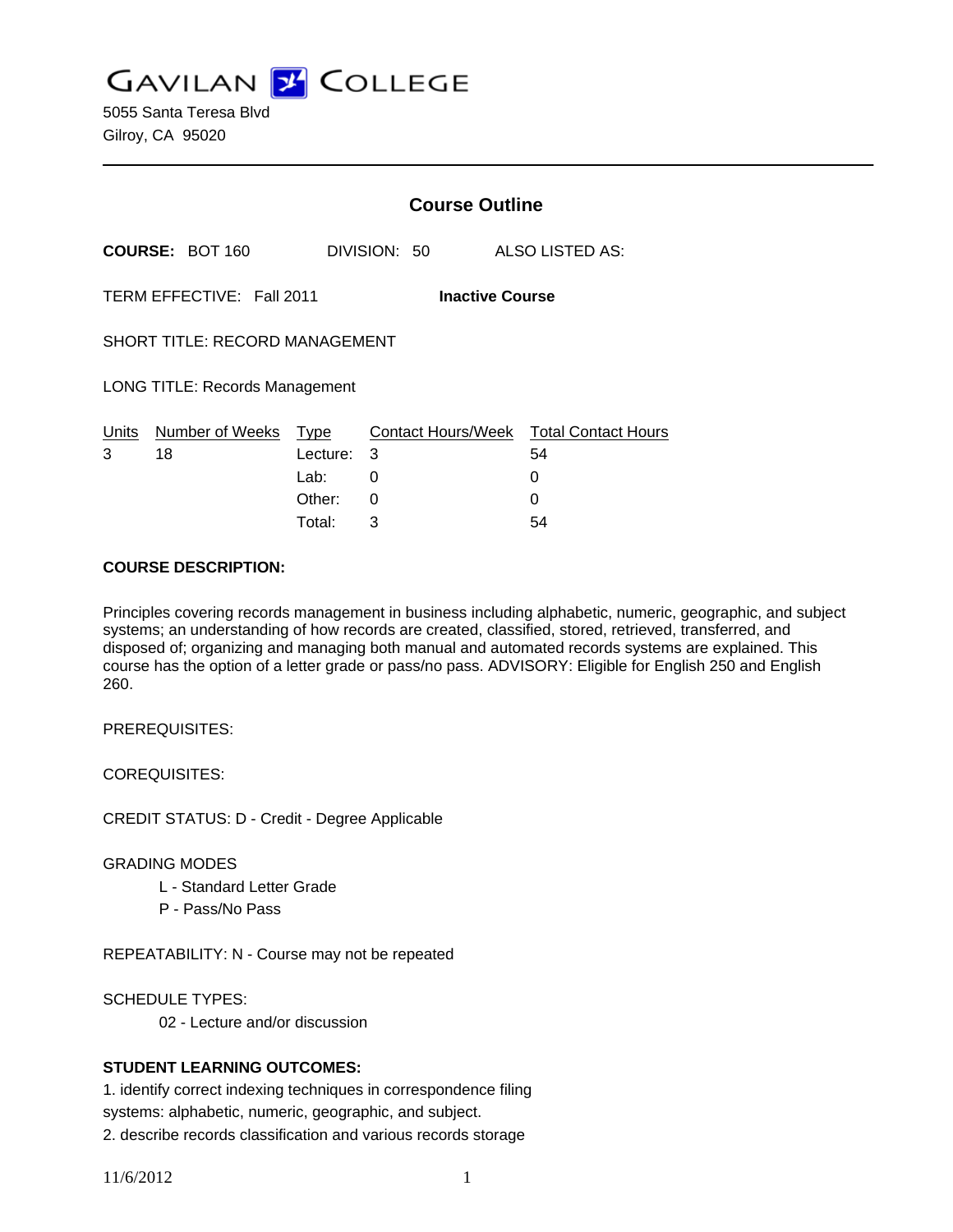methods.

3. identify records management terminology.

4. describe procedures for records storage, follow-up, and transfer methods.

5. evaluate filing systems; develop skills in filing and retrieval;

and describe cross-referencing.

6. describe records management procedures for producing computer output to microfilm.

7. describe the role of information processing in organizations.

8. describe the levels of records management positions and

qualifications needed to attain a position at each level.

# **CONTENT, STUDENT PERFORMANCE OBJECTIVES, OUT-OF-CLASS ASSIGNMENTS**

Inactive Course: 09/26/2011

1 3 Chapter 3: Records Storage Equipment, Supplies and Methods.

2 3 Chapter 4: Alphabetic Records Storage

TEST #1 ON CHAPTERS 3 AND 4

3-4 3 Chapter 5: Alphabetic Rules for Indexing Personal

& Business Names:

5-6 3 Chapter 6: Alphabetic Rules for Indexing Other

Names: TEST #2 ON CHAPTERS 5 AND 6

7-8 3 Chapter 7: Manual Records Retrieval and Transfer:

TEST #3-COMPREHENSIVE TEST ON ALPHABETIC

STORAGE & RETREIVAL; COVERS CHAPTERS

3,4,5,6, AND 7

9 3 Chapter 8: Subject Records Storage:

10 3 Chapter 9: Numeric Records Storage:

11 3 Chapter 10: Geographic Records Storage:

TEST #4 ON CHAPTERS 8,9, AND 10

12 3 Chapter 11: Subject Filing Systems

13 3 Chapter 12: Special Records:

14 3 Chapter 13: Microrecords:

15 3 Chapter 14: Mechanized and automated records:

16 3 Chapter 1: An Overview of Records Management:

17 3 Chapter 2: Establishing a Records Management

Program:

18 2 FINAL EXAMINATION

ASSIGNMENTS:

WEEK 1 R/D Questions, pgs. 73, 74

WEEK 2 R/D Questions, pgs. 104, 105

WEEK 3-4 Checking knowledge of the Rules, pgs. 114-116

Checking Knowledge of the Rules, pgs. 121, 122

R/D Questions, pg. 131

Report Sheet, Job 1 - Projects Kit

Finding Test 1

Finding Test 2

Report Sheet, Job 2 - Projects Kit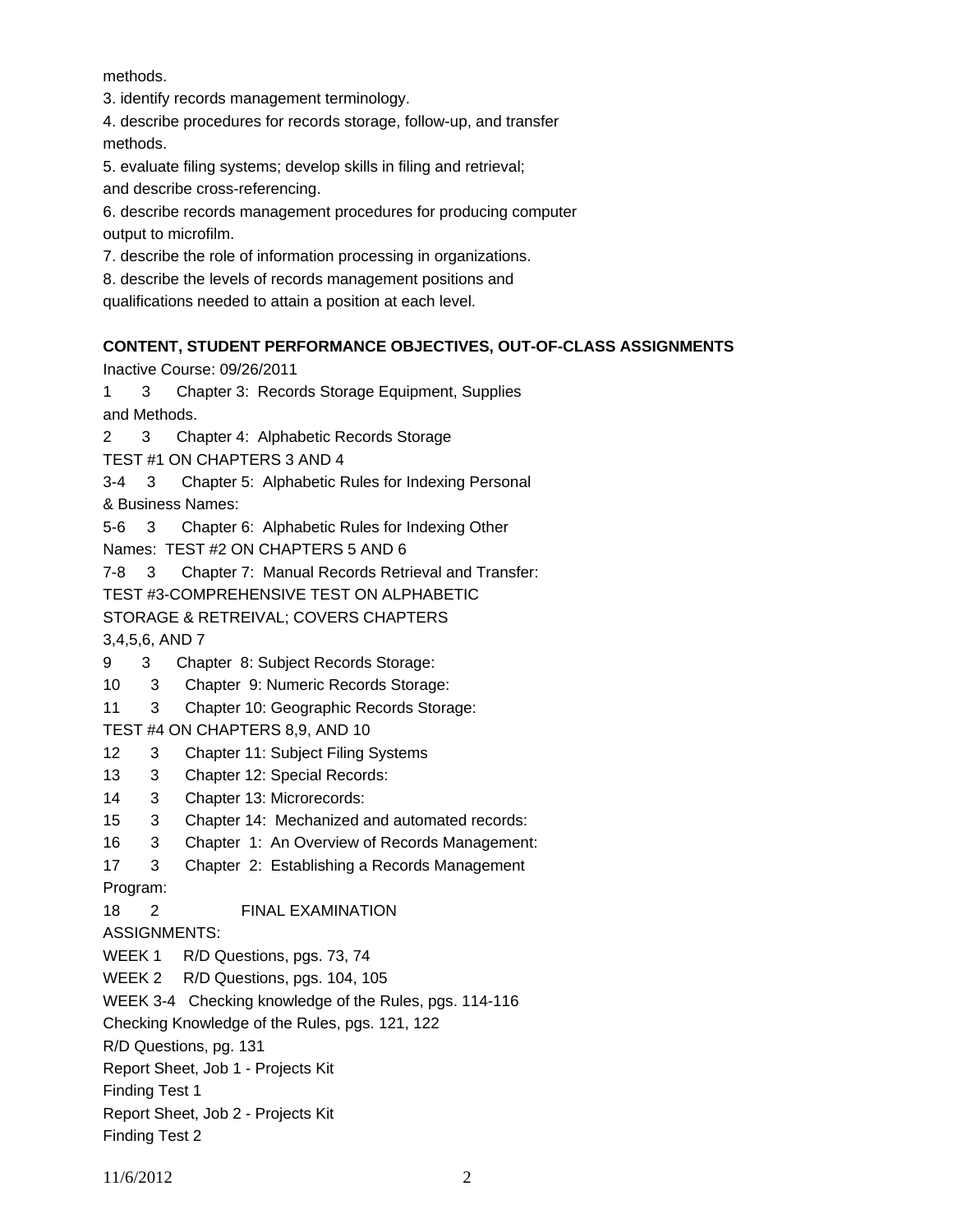WEEK 5-6 Checking Knowledge of the Rules, pgs. 147-150 (complete 1-4 only; omit 5 on pg. 150) R/D Questions, pgs. 151, 152 Report Sheet, Job 3 - Projects Kit Finding Test 3 Report Sheet, Job 4 - Projects Kit Finding Test 4 Report Sheet, Job 5 - Projects Kit WEEK 7-8 R/D Questions, pgs. 171, 172 Report Sheet, Job 6 - Projects Kit Finding Test 6 Report Sheet, Job 7 - Projects Kit Finding Test 7 Report Sheet, Job 8 - Projects Kit Report Sheet, Job 9 - Projects Kit WEEK 9 R/D Questions, pg. 192 Report Sheet, Job 10 - Projects Kit Finding Test 10 WEEK 10 R/D Questions, pgs. 230, 231 Report Sheet, Card File List, Job 11 - Projects Kit Finding Test 11 Report Sheet, Card File List, Job 12 - Projects Kit WEEK 11 R/D Questions, pgs. 261, 262 Report Sheet, Job 13 - Projects Kit WEEK 12 R/D Questions, pg. 284 WEEK 13 R/D Questions, pgs. 297, 298 WEEK 14 R/D Questions, pgs. 325, 326 WEEK 15 R/D Questions, pgs. 351, 352 WEEK 16 R/D Questions, pgs. 20, 21 WEEK 17 R/D Questions, pgs. 51, 52 WEEK 18 FINAL EXAMINATION COURSE OBJECTIVES: WEEK 1 To identify the basic terminology of records storage; to describe the storage equipment and supplies. WEEK 2 To describe alphabetic storage arrangement and alphabetic storage systems; to evaluate the advantages and disadvantages of alphabetic records storage. WEEK 3-4 To identify rules for names of persons; to describe alphabetic card filing; to apply the techniques learned by completing simulations. WEEK 5-6 To identify rules for other names; to identify subjects within alphabetic arrangements; to describe cross referencing of other names; to apply the techniques learned by completing simulations. WEEK 7-8 To describe records retrieval and records transfer; to apply the techniques learned by completing simulations. WEEK 9 To describe the arrangement of records stored by subject

and the supplies used; to describe the storing and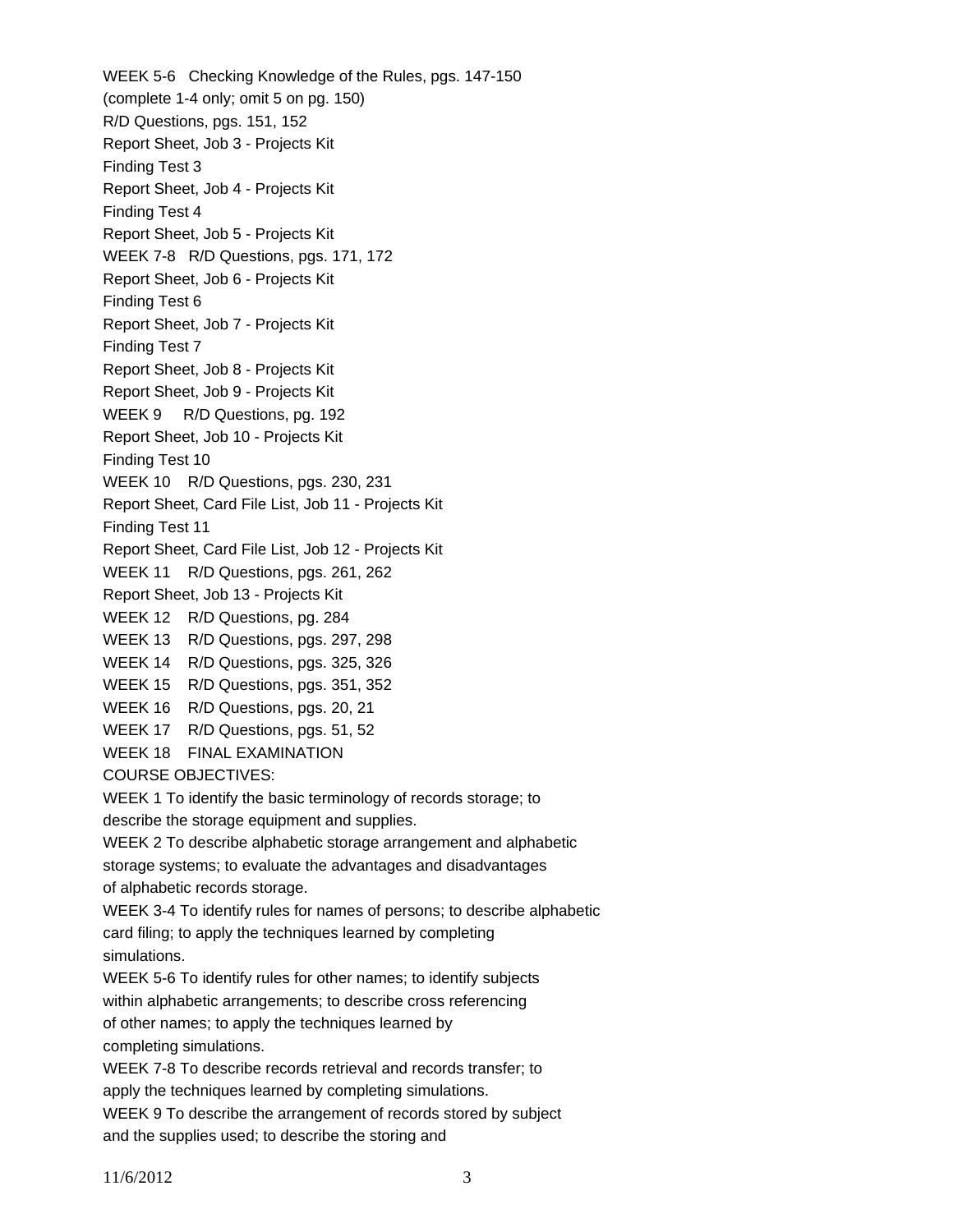retrieving procedures for the subject method; to evaluate the advantages and disadvantages of the subject storage method; and to apply the techniques learned by completing simulations. WEEK 10 To describe the consecutive numbering method and the nonconsecutive number method; to identify combinations of completing simulations. WEEK 11 To evaluate the arrangement of records stored by the geographic method; to identify supplies and storage for geographic storage; to evaluate the advantages and disadvantages of this system; and to apply the techniques learned by completing simulations. WEEK 12 To identify the nature of card records systems; to describe the equipment and supplies used for this system. WEEK 13 To describe methods and procedures for storing special records. WEEK 14 To describe various microforms and procedures and equipment for storing microrecords. WEEK 15 To describe mechanized and automated records systems; to evaluate applications of records. WEEK 16 To evaluate the development of records management programs; to describe careers in records management. WEEK 17 To describe the development of an effective records management program in large and small offices.

WEEK 18 FINAL EXAMINATION

## **METHODS OF INSTRUCTION:**

Instruction consists of lectures, discussions, use of slides, films and transparencies on the overhead projector; handouts prepared by the instructor; projects in the practice kit; bulletin board examples. Evaluation consists of unit tests, projects, chapter questions, and the final examination.

# **METHODS OF EVALUATION:**

## **REPRESENTATIVE TEXTBOOKS:**

Required: West, "Records Management", EMC Publishing, 2002 ISBN: 076381427X Reading Level of Text: 11 Verified by: dvt

## **ARTICULATION and CERTIFICATE INFORMATION**

 Associate Degree: CSU GE: IGETC: CSU TRANSFER: Transferable CSU, effective 200630 UC TRANSFER: